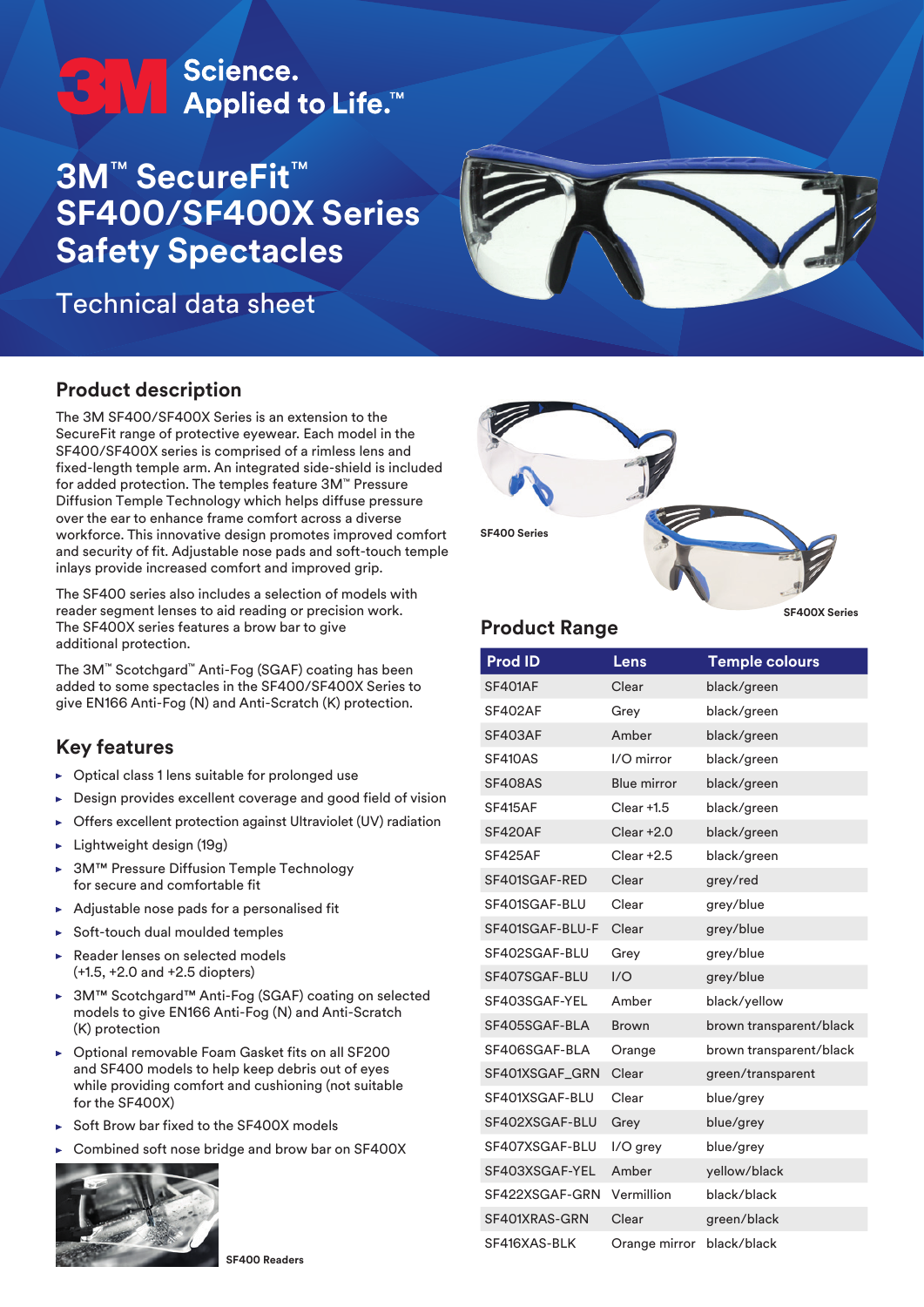#### **Typical applications**

These products may be suitable for use in a wide range of applications including:

- ▶ Construction
- Engineering
- General assembly
- Inspection work
- Light duty maintenance and repair

#### **Intended use**

These products are intended for protection against high speed particles at low energy (F) at extreme temperature conditions, -5˚C and +55˚C (T) in accordance with EN166:2001. They also protect against UV radiation in accordance with EN170:2002 (clear and amber lenses), and sun glare in accordance with EN172:1994 (grey, I/O and blue mirror lenses). A number of lens options are available for a variety of different applications:

- Clear Good colour recognition  $\blacktriangleright$ and excellent UV protection
- Grey Protection from sunglare
- Amber Enhanced contrast in low light conditions
- Blue mirror Protection from sunglare
- I/O mirror Perfect for workers that move in and out of strong sunlight
- Vermillion Good colour contrast in outdoor environments
- ► Rugged Anti-Scratch (RAS) - special coating to help extend the life of the lens
- Reader Lenses Available in 3 powers of magnification: +1.5, +2.0 and +2.5 diopters to aid reading or precision work
- 3M™ Scotchgard™ For added protection against fogging and scratching (EN166 Anti-Fog (N) and Anti-Scratch (K))

#### **Use limitation**

- Never modify or alter this product k.
- Do not use this product against hazards other than those specified in this document
- These products are not suitable for grinding or welding
- These products are NOT designed to be worn over ь prescription spectacles
- $\blacktriangleright$  In accordance with EN166:2001 safety spectacles cannot be tested and approved for use against liquid droplets. Where liquid protection is specified a suitable product should be considered, for example safety goggles



#### **Standards and approval**

This series of protective eyewear has been shown to meet the essential health and safety safety requirements set out in Annex II of Regulation (EU) 2016/45 and is thus CE marked.

These products have been examined at the design stage by ECS GmbH - European Certification Service, Huettfeldstrasse 50, 73430 Aalen, Germany (Notified Body number 1883).

These products are tested and CE approved against EN166:2001.

### **Materials listing**

| <b>Component</b>    | <b>Material</b> |
|---------------------|-----------------|
| Lens                | Polycarbonate   |
| Temple arm          | Polycarbonate   |
| Temple inlay        | <b>TPE</b>      |
| Temple pin          | Stainless steel |
| Weight              | 19 <sub>g</sub> |
| <b>Foam insert:</b> |                 |
| <b>Brow</b>         | Nylon           |
| Foam insert         | EVA Foam        |

#### **Marking**

The products have demonstrated compliance with the requirements of EN 166:2001 and associated standards and bear the following marks:

| Lens               | <b>Marking</b>                               |
|--------------------|----------------------------------------------|
| Clear PC:          | 2C-1.2 3M 1 FT                               |
| Clear PC SGAF:     | 2C-1.2 3M 1 FT KN                            |
| Grey PC:           | 5-3.1 3M 1 FT                                |
| Grey PC SGAF:      | 5-3.1 3M 1 FT KN                             |
| Amber PC:          | 2C-1.2 3M 1 FT                               |
| Amber PC SGAF:     | 2C-1.2 3M 1 FT KN                            |
| Blue mirror PC:    | 5-3.1 3M 1 FT                                |
| I/O mirror PC:     | 5-1.7 3M 1 FT                                |
| I/O PC SGAF:       | 5-1.7 3M 1 FT KN                             |
| Brown PC SGAF:     | 5-2.5 3M 1 FT KN                             |
| Orange PC SGAF:    | 2-1.7 3M 1 FT KN                             |
| Vermillion PC SGAF | 5-2 3M 1 FT KN                               |
| Orange mirror PC   | 5-3.1 3M1FT                                  |
| Clear RAS          | 2C-1.2 3M1FTK                                |
| +1.5 Clear PC:     | 2C-1.2 3M 1 FT<br>(+1.5 diopter reader lens) |
| $+2.0$ Clear PC:   | 2C-1.2 3M 1 FT<br>(+2.0 diopter reader lens) |
| $+2.5$ Clear PC:   | 2C-1.2 3M 1 FT<br>(+2.5 diopter reader lens) |

#### **Frame marking**

| All variants SF400 Series  | 3M EN166 FT CE |
|----------------------------|----------------|
| All variants SF400X Series | 3M EN166 FT CE |

**Foam Gasket to fit on the SF400 Series**